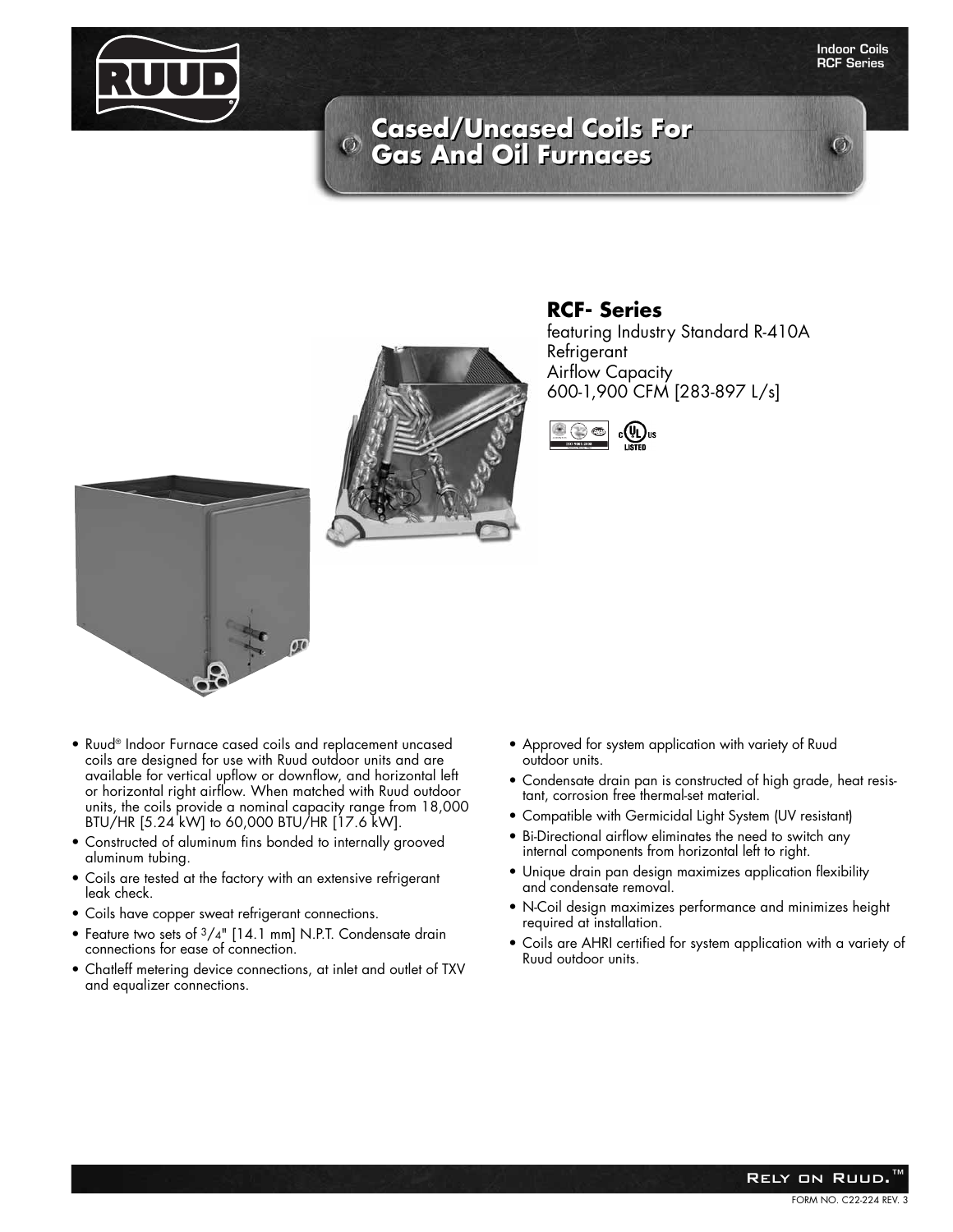$\overline{\mathcal{O}}$ 

# TABLE OF CONTENTS

 $\left| \mathbf{Q} \right|$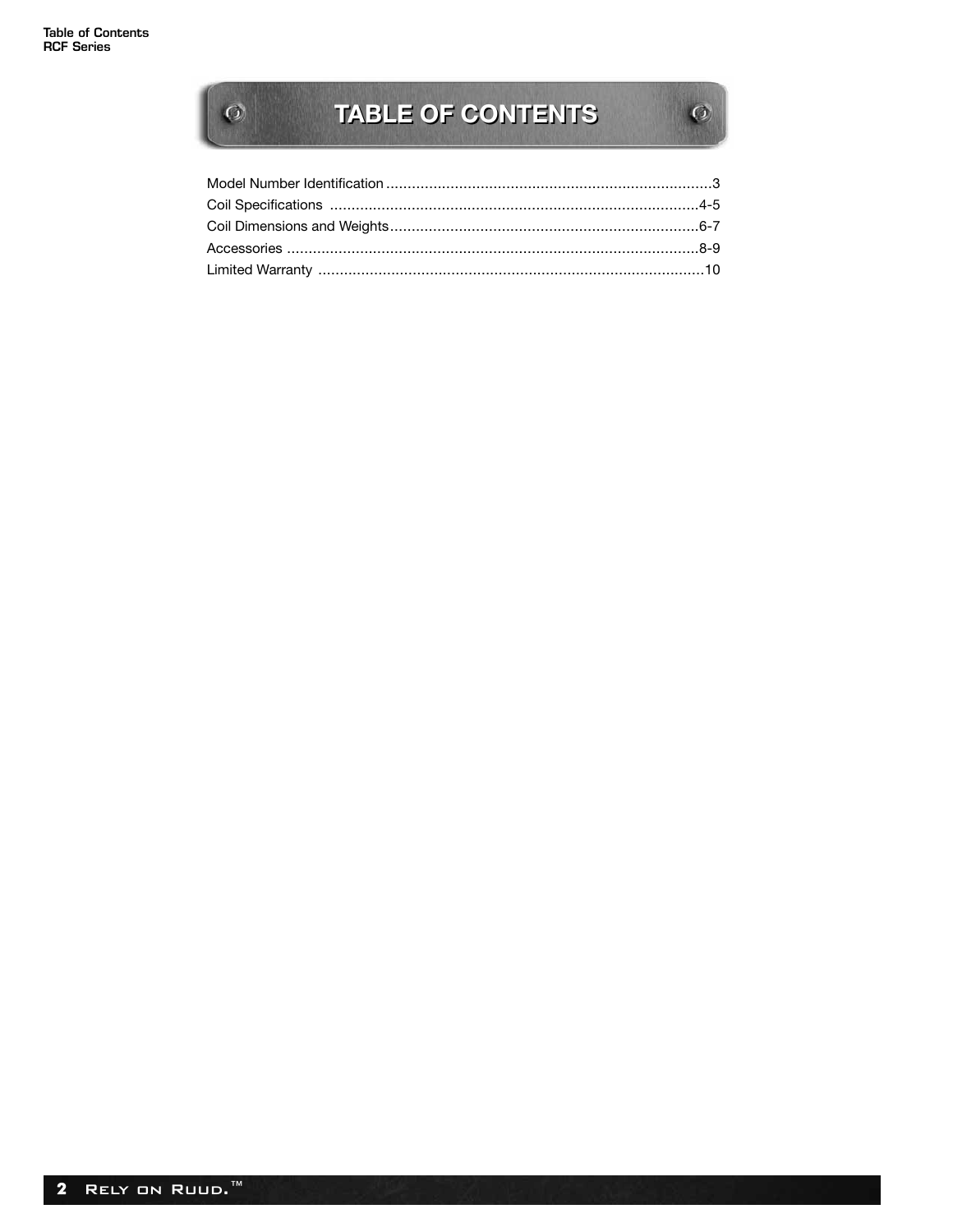**MODELS AVAILABLE** RCF2414STAMCA RCF3624MTAVUA RCF2417STAMCA | RCF4821STSVUA RCF2417MTAMCA RCF4821MTAVUA RCF2421MTAMCA RCF4824STAVUA RCF3617STAMCA | RCF6021STAVUA RCF3621STAMCA RCF6024STAVUA RCF3621MTAMCA | RCF2417HTAMCA RCF3621HTAMCA | RCF2421HTAMCA RCF3624MTAMCA | RCF3624HTAMCA RCF4821STAMCA | RCF4824HTAMCA RCF4821MTAMCA | RCF6024HTAMCA RCF4824STAMCA | RCF2417HTAVUA RCF6021STAMCA | RCF2421HTAVUA RCF6024STAMCA RCF3624HTAVUA RCF2414STAVUA | RCF4824HTAVUA RCF2417STAVUA RCF6024HTAVUA RCF2417MTAVUA | RCF2417SPAVUA RCF2421MTAVUA RCF3617SPAVUA RCF3617STAVUA | RCF3621SPAVUA RCF3621STAVUA RCF4821SPAVUA RCF3621MTAVUA RCF4824SPAVUA

RCF3621HTAVUA

#### **R C F 24 17 S T A M U A \* Option Code** \*TBD **Minor Series\*\*** Component Change Cost Reduction Non-performance Changes **Casing** U = Uncased C = Cased **Orientation** M = Multipoise V = Vertical only/convertible H = Ded. Horizontal Only **Major Series\*** Feature Set Change Performance Change **Metering Device**  $T = TEV$  $E = EEV$ P = Piston **Efficiency** S = Standard Efficiency M = Mid. Efficiency  $H = High$  Efficiency **Width** 14 = 14" [356 mm] 17 = 17.5" [431.8 mm] 21 = 21" [533.4 mm] 24 = 24.5" [609.6 mm] **Capacity** 24 – 2 Ton 36 – 3 Ton 48 – 4 Ton 60 – 5 Ton **Type**  $F =$  Furnace Coil H = Air Handler Coil **Product Category** C = Evaporator Coil **Ruud Model Number Identification**

**[ ] Designates Metric Conversions**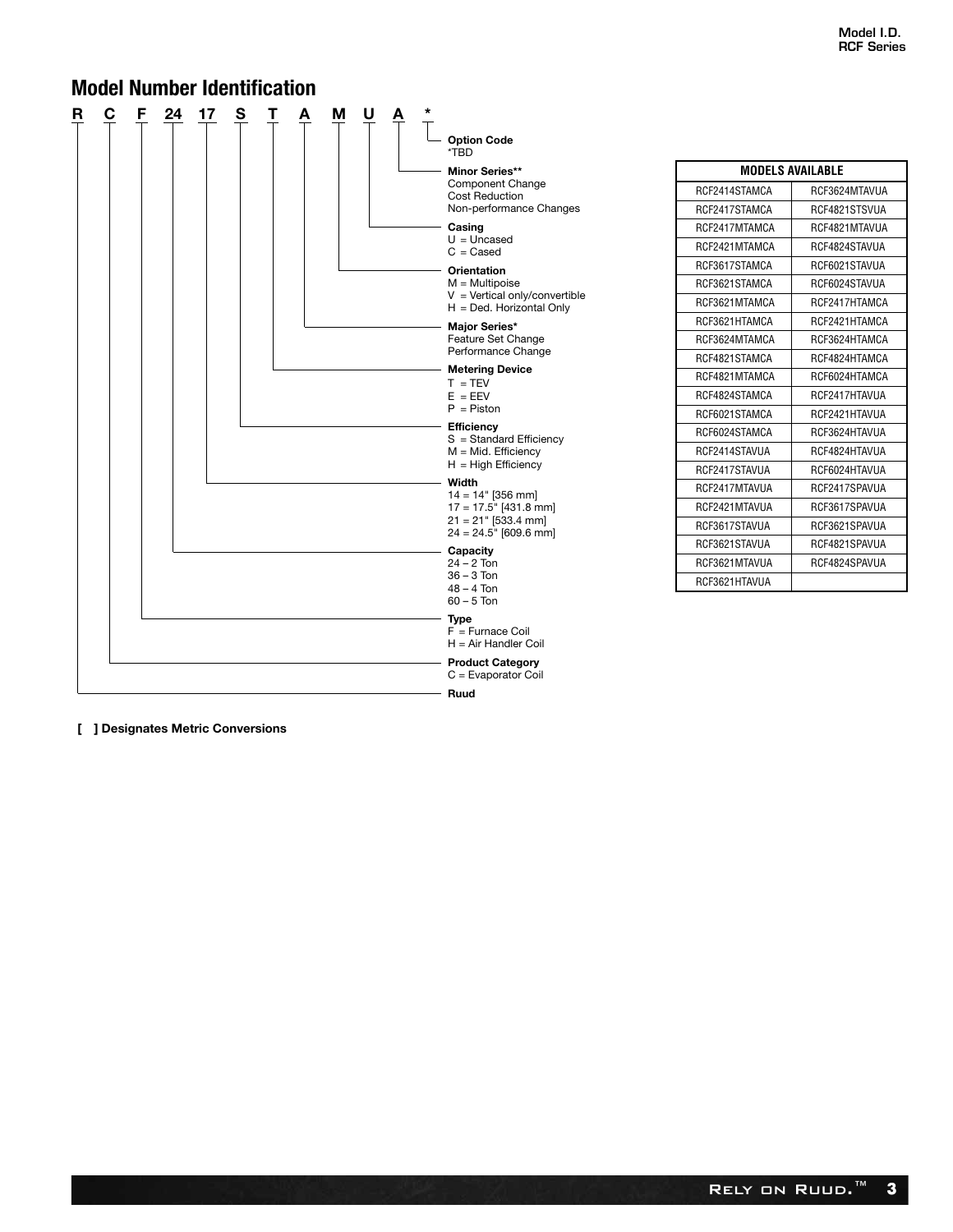# **Table 1: Coil Specifications/Airflow Pressure Drop**

| Coil             | Approx.<br><b>Design Cooling</b>                 | Face<br>Area                 | Fins<br>Per            | Width | Nominal   |              |              |              |              |                          |                 |               |                          |               |                                  | Wet Coil Static Pressure Drop (Inches W.C.) [kPa] @ CFM [L/s] $-$ (Coil Only) |               |               |               |
|------------------|--------------------------------------------------|------------------------------|------------------------|-------|-----------|--------------|--------------|--------------|--------------|--------------------------|-----------------|---------------|--------------------------|---------------|----------------------------------|-------------------------------------------------------------------------------|---------------|---------------|---------------|
| Model<br>$(-)CF$ | Air Flow<br><b>Range CFM</b><br>$\overline{L}/s$ | Sq. Ft.<br>[m <sup>2</sup> ] | Inch /<br>Rows<br>Deep |       | Capacity  | 600<br>[283] | 700<br>[330] | 800<br>[378] | 900<br>[425] | 1000<br>[472]            | 1100<br>$[519]$ | 1200<br>[566] | 1300<br>[614]            | 1400<br>[661] | 1500<br>[708]                    | 1600<br>[755]                                                                 | 1700<br>[802] | 1800<br>[850] | 1900<br>[897] |
| RCF2414STAM      | 600/900<br>[283/425]                             | 4.56<br>[0.42]               | 16/2                   | 14    |           | 0.165        | 0.209        | 0.262        | 0.325        | $\overline{\phantom{0}}$ |                 |               |                          |               |                                  |                                                                               |               |               |               |
| RCF2417STAM      | 600/900<br>[283/425]                             | 4.56<br>$[0.42]$             | 16/2                   |       | $1.5 - 2$ | 0.120        | 0.157        | 0.199        | 0.246        | $\overline{\phantom{0}}$ |                 | —             |                          |               |                                  |                                                                               |               |               |               |
| RCF2417MTAM      | 600/900<br>[283/425]                             | 5.70<br>[.052]               | 16/2                   | 17    |           | 0.113        | 0.145        | 0.181        | 0.222        |                          |                 |               |                          |               |                                  |                                                                               |               |               |               |
| RCF3617STAM      | 700/1300<br>[330/614]                            | 5.70<br>[0.52]               | 16/2                   |       | $2.5 - 3$ | 0.113        | 0.145        | 0.181        | 0.222        | 0.266                    | 0.315           | 0.368         |                          |               |                                  |                                                                               |               |               |               |
| RCF2421MTAM      | 600/900<br>[283/425]                             | 5.70<br>[0.52]               | 16/2                   |       | $1.5 - 2$ | 0.113        | 0.145        | 0.181        | 0.222        |                          |                 |               |                          |               |                                  |                                                                               |               |               |               |
| RCF2421HTAM      | 600/900<br>[283/425]                             | 5.70<br>[0.52]               | 16/2                   |       |           | 0.113        | 0.145        | 0.181        | 0.222        |                          |                 |               |                          |               |                                  |                                                                               |               |               |               |
| RCF3621STAM      | 700/1300<br>[330/614]                            | 5.70<br>[0.52]               | 16/2                   |       |           | 0.113        | 0.145        | 0.181        | 0.222        | 0.266                    | 0.315           | 0.368         | $\overline{\phantom{0}}$ |               | ÷,                               |                                                                               |               |               |               |
| RCF3621MTAM      | 700/1300<br>[330/614]                            | 8.55<br>[0.79]               | 16/2                   |       | $2.5 - 3$ | 0.062        | 0.086        | 0.112        | 0.140        | 0.170                    | 0.202           | 0.236         |                          |               |                                  |                                                                               |               |               |               |
| RCF3621HTAM      | 700/1300<br>[330/614]                            | 7.60<br>[0.70]               | 13/3                   | 21    |           | 0.106        | 0.125        | 0.146        | 0.169        | 0.194                    | 0.221           | 0.251         |                          |               |                                  |                                                                               |               |               |               |
| RCF4821MTAM      | 1100/1800<br>[519/850]                           | 7.60<br>[0.70]               | 13/3                   |       | $3.5 - 4$ | 0.106        | 0.125        | 0.146        | 0.169        | 0.194                    | 0.221           | 0.251         | 0.282                    | 0.315         | 0.350                            | 0.386                                                                         | 0.425         | 0.466         |               |
| RCF4821STAM      | 1100/1800<br>[519/850]                           | 8.55<br>[0.79]               | 16/2                   |       |           | 0.062        | 0.086        | 0.112        | 0.140        | 0.170                    | 0.202           | 0.236         | 0.272                    | 0.309         | 0.349                            | 0.391                                                                         | 0.434         | 0.480         | 0.527         |
| RCF6021STAM      | 1400/1600<br>[661/755]                           | 7.60<br>[0.70]               | 13/3                   |       | 5         | 0.036        | 0.050        | 0.065        | 0.081        | 0.098                    | 0.117           | 0.137         | 0.158                    | 0.180         | 0.203                            | 0.228                                                                         | 0.254         |               |               |
| RCF3624MTAM      | 700/1300<br>[330/614]                            | 8.55<br>[0.79]               | 16/2                   |       |           | 0.062        | 0.086        | 0.112        | 0.140        | 0.170                    | 0.202           | 0.236         | 0.272                    | 0.309         | $\overline{\phantom{0}}$         |                                                                               |               |               |               |
| RCF3624HTAM      | 700/1300<br>[330/614]                            | 9.98<br>[0.93]               | 14/3                   |       | $2.5 - 3$ | 0.036        | 0.050        | 0.065        | 0.081        | 0.098                    | 0.117           | 0.137         | 0.158                    | 0.180         | $\overbrace{\phantom{12322111}}$ |                                                                               |               |               |               |
| RCF4824STAM      | 1100/1800<br>[519/850]                           | 8.55<br>[0.79]               | 16/2                   |       |           | 0.062        | 0.086        | 0.112        | 0.140        | 0.170                    | 0.202           | 0.236         | 0.272                    | 0.309         | 0.349                            | 0.391                                                                         | 0.434         | 0.480         |               |
| RCF4824HTAM      | 1100/1800<br>[519/850]                           | 9.98<br>[0.93]               | 14/3                   | 24    | $3.5 - 4$ | 0.036        | 0.050        | 0.065        | 0.081        | 0.098                    | 0.117           | 0.137         | 0.158                    | 0.180         | 0.203                            | 0.228                                                                         | 0.254         | 0.281         |               |
| RCF6024STAM      | 1400/1800<br>[661/755]                           | 9.98<br>[0.93]               | 14/3                   |       |           | 0.036        | 0.050        | 0.065        | 0.081        | 0.098                    | 0.117           | 0.137         | 0.158                    | 0.180         | 0.203                            | 0.228                                                                         | 0.254         | 0.281         |               |
| RCF6024HTAM      | 1400/1800<br>[661/755]                           | 9.98<br>[0.93]               | 14/3                   |       | 5         | 0.036        | 0.050        | 0.065        | 0.081        | 0.098                    | 0.117           | 0.137         | 0.158                    | 0.180         | 0.203                            | 0.228                                                                         | 0.254         | 0.281         |               |

**Important Note:** Gas furnace heating CFM can exceed the design cooling CFM. Ductwork and coil selection must accommodate the higher of the cooling or gas heating CFM to prevent furnace limit tripping,<br>excessive noise, and

**[ ] Designates Metric Conversions**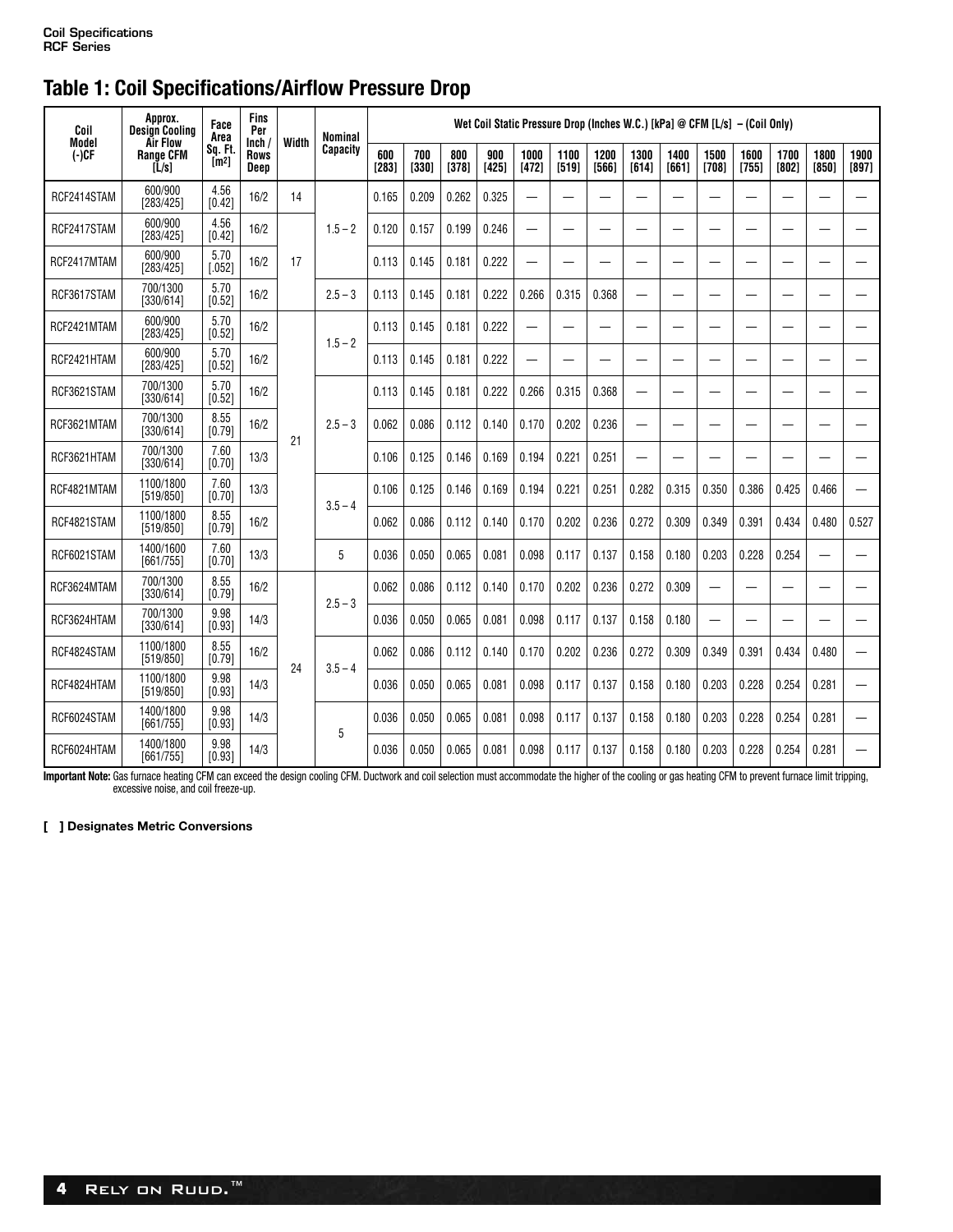# **Table 1: Coil Specifications/Airflow Pressure Drop (con't.)**

| Coil              | Approx.<br>Desian Heatina             | Face<br>Area                 | Fins<br>Per                  | Width | Nominal   |                |              |              |              |                 |               |               |               |               |               | Dry Coil Static Pressure Drop (Inches W.C.) [kPa] @ CFM $[L/s] - (Coil-Only)$ |                          |               |               |
|-------------------|---------------------------------------|------------------------------|------------------------------|-------|-----------|----------------|--------------|--------------|--------------|-----------------|---------------|---------------|---------------|---------------|---------------|-------------------------------------------------------------------------------|--------------------------|---------------|---------------|
| Model<br>$(-)$ CF | Air Flow<br><b>Range CFM</b><br>[L/s] | Sq. Ft.<br>[m <sup>2</sup> ] | lnch/<br><b>Rows</b><br>Deep |       | Capacity  | 600<br>$[283]$ | 700<br>[330] | 800<br>[378] | 900<br>[425] | 1000<br>$[472]$ | 1100<br>[519] | 1200<br>[566] | 1300<br>[614] | 1400<br>[661] | 1500<br>[708] | 1600<br>[755]                                                                 | 1700<br>[802]            | 1800<br>[850] | 1900<br>[897] |
| RCF2414STAM       | 600/1600<br>[283/755]                 | 4.56<br>[0.42]               | 16/2                         | 14    |           | 0.118          | 0.118        | 0.145        | 0.176        | 0.210           | 0.247         | 0.288         | 0.332         | 0.379         | 0.429         | 0.483                                                                         | $\overline{\phantom{0}}$ |               |               |
| RCF2417STAM       | 600/1500<br>[283/707]                 | 4.56<br>[0.42]               | 16/2                         |       | $1.5 - 2$ | 0.116          | 0.116        | 0.151        | 0.190        | 0.235           | 0.284         | 0.338         | 0.397         | 0.461         | 0.530         |                                                                               |                          |               |               |
| RCF2417MTAM       | 600/1600<br>[283/755]                 | 5.70<br>[.052]               | 16/2                         | 17    |           | 0.101          | 0.101        | 0.129        | 0.161        | 0.196           | 0.235         | 0.277         | 0.323         | 0.373         | 0.425         | 0.482                                                                         | $\overline{\phantom{0}}$ |               |               |
| RCF3617STAM       | 600/1600<br>[283/755]                 | 5.70<br>[0.52]               | 16/2                         |       | $2.5 - 3$ | 0.101          | 0.101        | 0.129        | 0.161        | 0.196           | 0.235         | 0.277         | 0.323         | 0.373         | 0.425         | 0.482                                                                         | $\overline{\phantom{0}}$ |               |               |
| RCF2421MTAM       | 600/1600<br>[283/755]                 | 5.70<br>[0.52]               | 16/2                         |       | $1.5 - 2$ | 0.101          | 0.101        | 0.129        | 0.161        | 0.196           | 0.235         | 0.277         | 0.323         | 0.373         | 0.425         | 0.482                                                                         |                          |               |               |
| RCF2421HTAM       | 600/1600<br>[283/755]                 | 5.70<br>[0.52]               | 16/2                         |       |           | 0.101          | 0.101        | 0.129        | 0.161        | 0.196           | 0.235         | 0.277         | 0.323         | 0.373         | 0.425         | 0.482                                                                         | $\overline{\phantom{0}}$ |               |               |
| RCF3621STAM       | 600/1600<br>[283/755]                 | 5.70<br>[0.52]               | 16/2                         |       |           | 0.101          | 0.101        | 0.129        | 0.161        | 0.196           | 0.235         | 0.277         | 0.323         | 0.373         | 0.425         | 0.482                                                                         | —                        |               |               |
| RCF3621MTAM       | 600/1900<br>[283/896]                 | 8.55<br>[0.79]               | 16/2                         | 21    | $2.5 - 3$ | 0.039          | 0.039        | 0.056        | 0.075        | 0.095           | 0.117         | 0.141         | 0.166         | 0.193         | 0.222         | 0.252                                                                         | 0.284                    | 0.318         | 0.353         |
| RCF3621HTAM       | 600/1900<br>[283/896]                 | 7.60<br>[0.70]               | 13/3                         |       |           | 0.043          | 0.043        | 0.053        | 0.066        | 0.080           | 0.096         | 0.115         | 0.135         | 0.158         | 0.182         | 0.208                                                                         | 0.237                    | 0.267         | 0.299         |
| RCF4821MTAM       | 600/1900<br>[283/896]                 | 7.60<br>[0.70]               | 13/3                         |       | $3.5 - 4$ | 0.043          | 0.043        | 0.053        | 0.066        | 0.080           | 0.096         | 0.115         | 0.135         | 0.158         | 0.182         | 0.208                                                                         | 0.237                    | 0.267         | 0.299         |
| RCF4821STAM       | 600/1900<br>[283/896]                 | 8.55<br>[0.79]               | 16/2                         |       |           | 0.039          | 0.039        | 0.056        | 0.075        | 0.095           | 0.117         | 0.141         | 0.166         | 0.193         | 0.222         | 0.252                                                                         | 0.284                    | 0.318         | 0.353         |
| RCF6021STAM       | 600/1900<br>[283/896]                 | 7.60<br>[0.70]               | 13/3                         |       | 5         | 0.080          | 0.080        | 0.092        | 0.106        | 0.121           | 0.136         | 0.153         | 0.171         | 0.190         | 0.211         | 0.232                                                                         | 0.254                    | 0.278         | 0.302         |
| RCF3624MTAM       | 600/1900<br>[283/896]                 | 8.55<br>[0.79]               | 16/2                         |       | $2.5 - 3$ | 0.039          | 0.039        | 0.056        | 0.075        | 0.095           | 0.117         | 0.141         | 0.166         | 0.193         | 0.222         | 0.252                                                                         | 0.284                    | 0.318         | 0.353         |
| RCF3624HTAM       | 600/1900<br>[283/896]                 | 9.98<br>[0.93]               | 14/3                         |       |           | 0.023          | 0.023        | 0.038        | 0.055        | 0.074           | 0.095         | 0.119         | 0.144         | 0.171         | 0.200         | 0.231                                                                         | 0.264                    | 0.300         | 0.337         |
| RCF4824STAM       | 600/1900<br>[283/896]                 | 8.55<br>[0.79]               | 16/2                         | 24    |           | 0.039          | 0.039        | 0.056        | 0.075        | 0.095           | 0.117         | 0.141         | 0.166         | 0.193         | 0.222         | 0.252                                                                         | 0.284                    | 0.318         | 0.353         |
| RCF4824HTAM       | 600/1900<br>[283/896]                 | 9.98<br>[0.93]               | 14/3                         |       | $3.5 - 4$ | 0.023          | 0.023        | 0.038        | 0.055        | 0.074           | 0.095         | 0.119         | 0.144         | 0.171         | 0.200         | 0.231                                                                         | 0.264                    | 0.300         | 0.337         |
| RCF6024STAM       | 600/1900<br>[283/896]                 | 9.98<br>[0.93]               | 14/3                         |       | 5         | 0.023          | 0.023        | 0.038        | 0.055        | 0.074           | 0.095         | 0.119         | 0.144         | 0.171         | 0.200         | 0.231                                                                         | 0.264                    | 0.300         | 0.337         |
| RCF6024HTAM       | 600/1900<br>[283/896]                 | 9.98<br>[0.93]               | 14/3                         |       |           | 0.023          | 0.023        | 0.038        | 0.055        | 0.074           | 0.095         | 0.119         | 0.144         | 0.171         | 0.200         | 0.231                                                                         | 0.264                    | 0.300         | 0.337         |

**Important Note:** Gas furnace heating CFM can exceed the design cooling CFM. Ductwork and coil selection must accommodate the higher of the cooling or gas heating CFM to prevent furnace limit tripping,<br>excessive noise, and

#### **[ ] Designates Metric Conversions**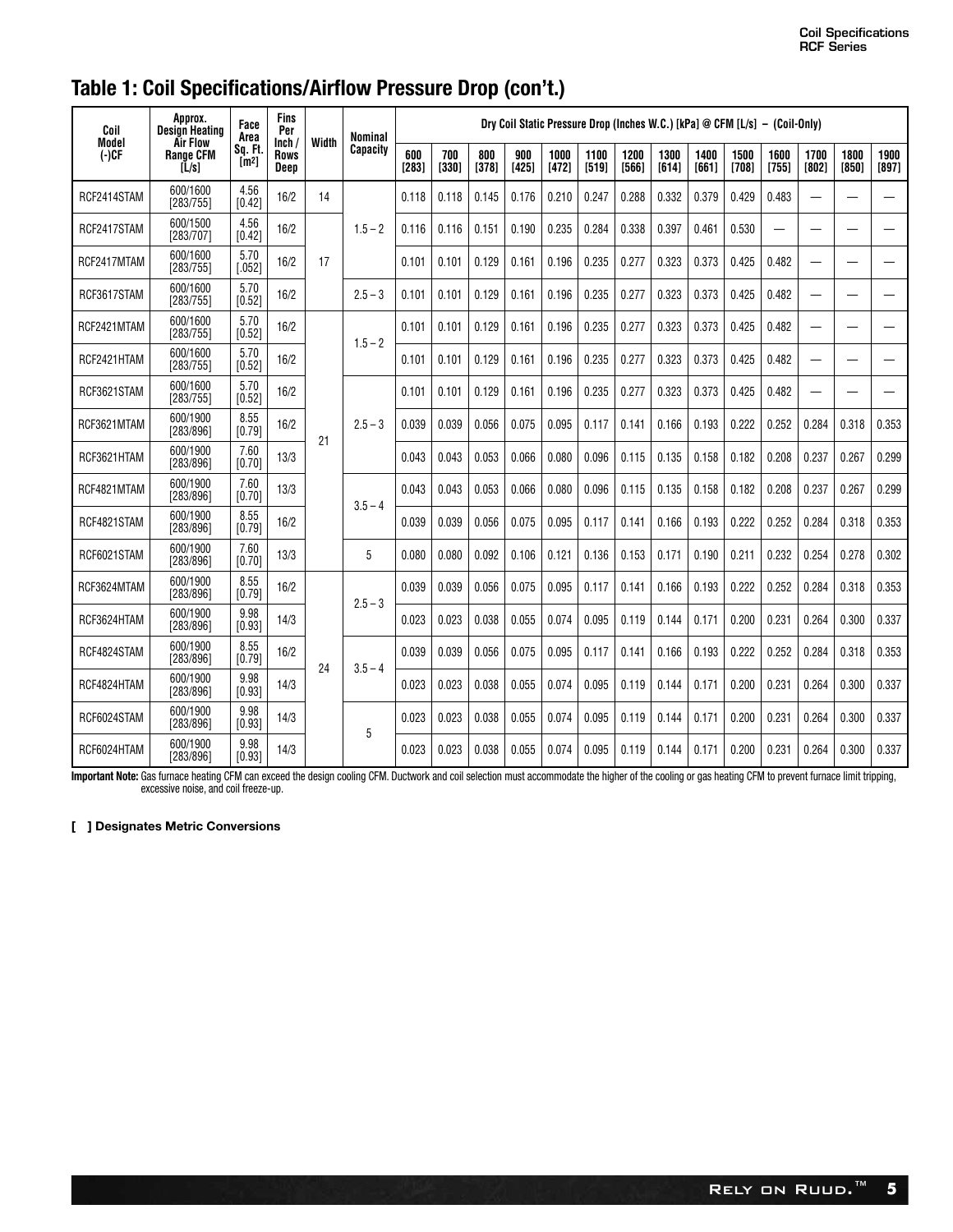## **Table 2: Coil Dimensions and Weights**

|                             | <b>Connections</b> |                  |                       | <b>Uncased Coil Dimensions</b> | Weight             |                        |  |  |
|-----------------------------|--------------------|------------------|-----------------------|--------------------------------|--------------------|------------------------|--|--|
| Coil<br>Model               |                    | Sweat (in.) [mm] |                       | $(in)$ [mm]                    |                    |                        |  |  |
| RCF                         | Liquid             | <b>Suction</b>   |                       |                                | <b>Coil Weight</b> | <b>Shipping Weight</b> |  |  |
|                             | I.D.               | I.D.             | A                     |                                | $(lbs.)$ [Kg.]     | $(Ibs.)$ [Kg.]         |  |  |
| 2414ST                      | $3/8$ [9.53]       | $3/4$ [19.05]    | [552]<br>$21^{3/4}$   | 127/8 [327]                    | 43 [19]            | 47 [21]                |  |  |
| 2417SP/2417ST               | $3/8$ [9.53]       | $3/4$ [19.05]    | $15^{3}/8$<br>[390]   | 163/8 [416]                    | 43 [19]            | 48 [22]                |  |  |
| 2417MT/2417HT/3617ST/3617SP | $3/8$ [9.53]       | $3/4$ [19.05]    | $18^{3/4}$<br>[476]   | 163/8 [416]                    | 49 [22]            | 54 [24]                |  |  |
| 2421MT/2421HT/3621ST/3621SP | $3/8$ [9.53]       | $3/4$ [19.05]    | 183/4<br>$[476]$      | 197/8 [505]                    | 51 [23]            | 60 [27]                |  |  |
| 3621MT/4821ST/4821SP        | $3/8$ [9.53]       | $3/4$ [19.05]    | $[676]$<br>$26^{5/8}$ | 197/8 [505]                    | 71 [32]            | 78 [35]                |  |  |
| 3621HT/4821MT/6021ST        | $3/8$ [9.53]       | 7/8 [22.23]      | 33<br>[838]           | 197/8 [505]                    | 76 [34]            | 86 [39]                |  |  |
| 3624MT/4824ST/4824ST        | $3/8$ [9.53]       | $3/4$ [19.05]    | 2611/16 [678]         | 233/8 [594]                    | 83 [37]            | 93 [42]                |  |  |
| 3624HT/4824HT/6024ST/6024HT | $3/8$ [9.53]       | $3/4$ [19.05]    | 3015/16 [786]         | 233/8 [594]                    | 100 [45]           | 108 [48]               |  |  |

\*The 14 inch, 2 ton RCF coil (2414) is part of the "N-Coil" design series, even though the coil shape resembles an "A" coil design.

### **FIGURE 1: DIMENSIONS UNCASED**

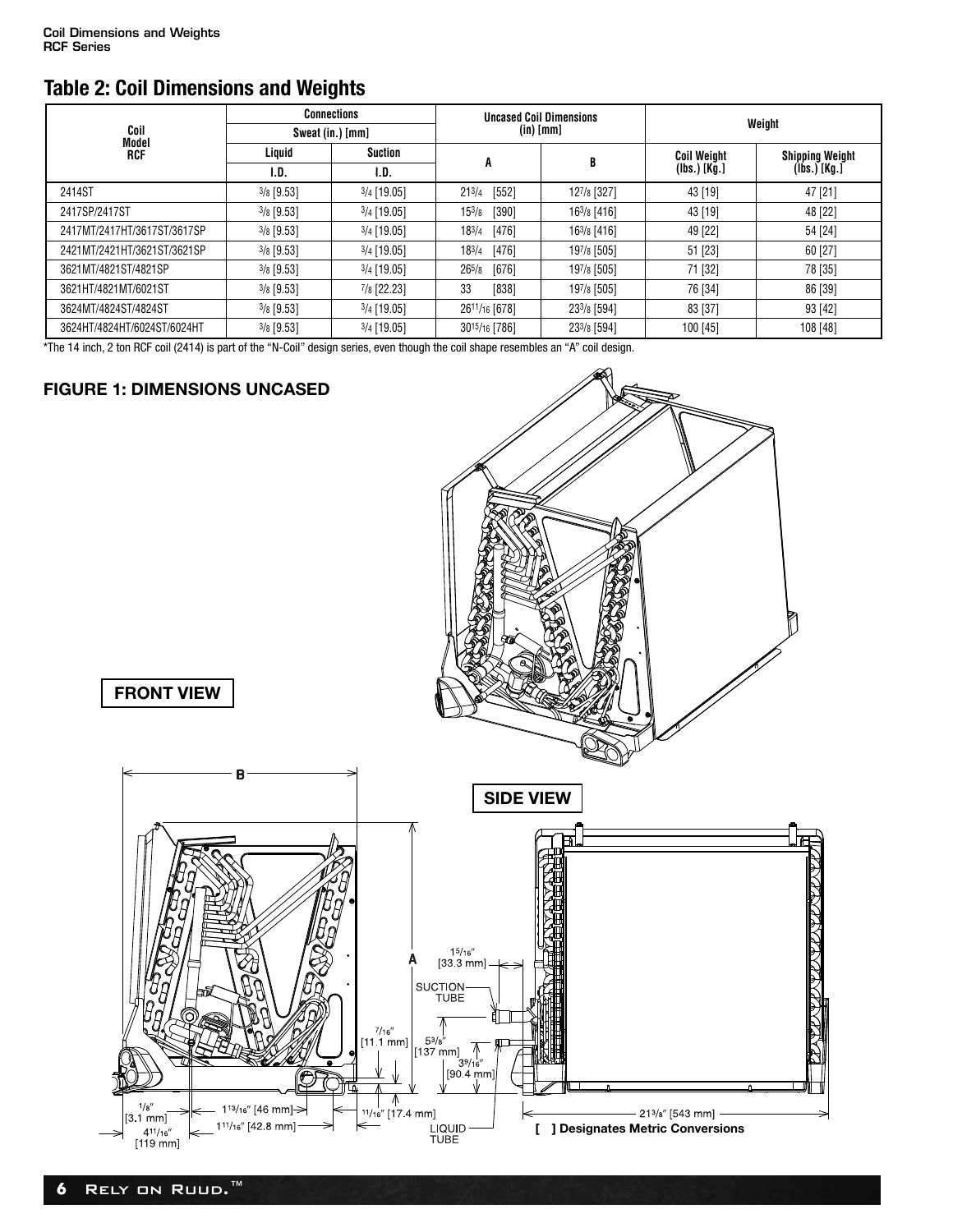### **Table 2: Coil Dimensions and Weights**

|                             |              | <b>Connections</b> | <b>Cased Coil Dimensions</b> |               |              | Weight             |                        |  |  |
|-----------------------------|--------------|--------------------|------------------------------|---------------|--------------|--------------------|------------------------|--|--|
| Coil<br>Model               |              | Sweat (in.) [mm]   |                              | $(in)$ $[mm]$ |              |                    |                        |  |  |
| RCF                         | Liquid       | <b>Suction</b>     |                              | B             | C            | <b>Coil Weight</b> | <b>Shipping Weight</b> |  |  |
|                             | I.D.         | I.D.               | A                            |               |              | (Ibs.) [Kg.]       | $(h, \check{S})$ [Kg.] |  |  |
| 2414ST                      | $3/8$ [9.53] | $3/4$ [19.05]      | [356]<br>14                  | 21<br>[533]   | 233/16 [584] | 43 [19]            | 47 [21]                |  |  |
| 2417SP/2417ST               | $3/8$ [9.53] | $3/4$ [19.05]      | 171/2 [445]                  | 141/2 [368]   | 20<br>[508]  | 43 [19]            | 48 [22]                |  |  |
| 2417MT/2417HT/3617ST/3617SP | $3/8$ [9.53] | $3/4$ [19.05]      | 171/2 [445]                  | 177/8 [454]   | 20<br>[508]  | 49 [22]            | 54 [24]                |  |  |
| 2421MT/2421HT/3621ST/3621SP | $3/8$ [9.53] | $3/4$ [19.05]      | [533]<br>21                  | 171/2 [445]   | 20<br>[508]  | 51 [23]            | 60 [27]                |  |  |
| 3621MT/4821ST/4821SP        | $3/8$ [9.53] | $3/4$ [19.05]      | [533]<br>21                  | 257/8 [657]   | 28<br>[711]  | 71 [32]            | 78 [35]                |  |  |
| 3621HT/4821MT/6021ST        | $3/8$ [9.53] | 7/8 [22.23]        | [533]<br>21                  | [813]<br>32   | 341/2 [876]  | 76 [34]            | 86 [39]                |  |  |
| 3624MT/4824ST/4824ST        | $3/8$ [9.53] | $3/4$ [19.05]      | 241/2 [622]                  | 253/8 [645]   | 32<br>[812]  | 83 [37]            | 93 [42]                |  |  |
| 3624HT/4824HT/6024ST/6024HT | $3/8$ [9.53] | $3/4$ [19.05]      | 241/2 [622]                  | 301/4 [768]   | 32<br>[812]  | 100 [45]           | 108 [48]               |  |  |

\*The 14 inch, 2 ton RCF coil (2414) is part of the "N-Coil" design series, even though the coil shape resembles an "A" coil design.

### **FIGURE 1: DIMENSIONS CASED**

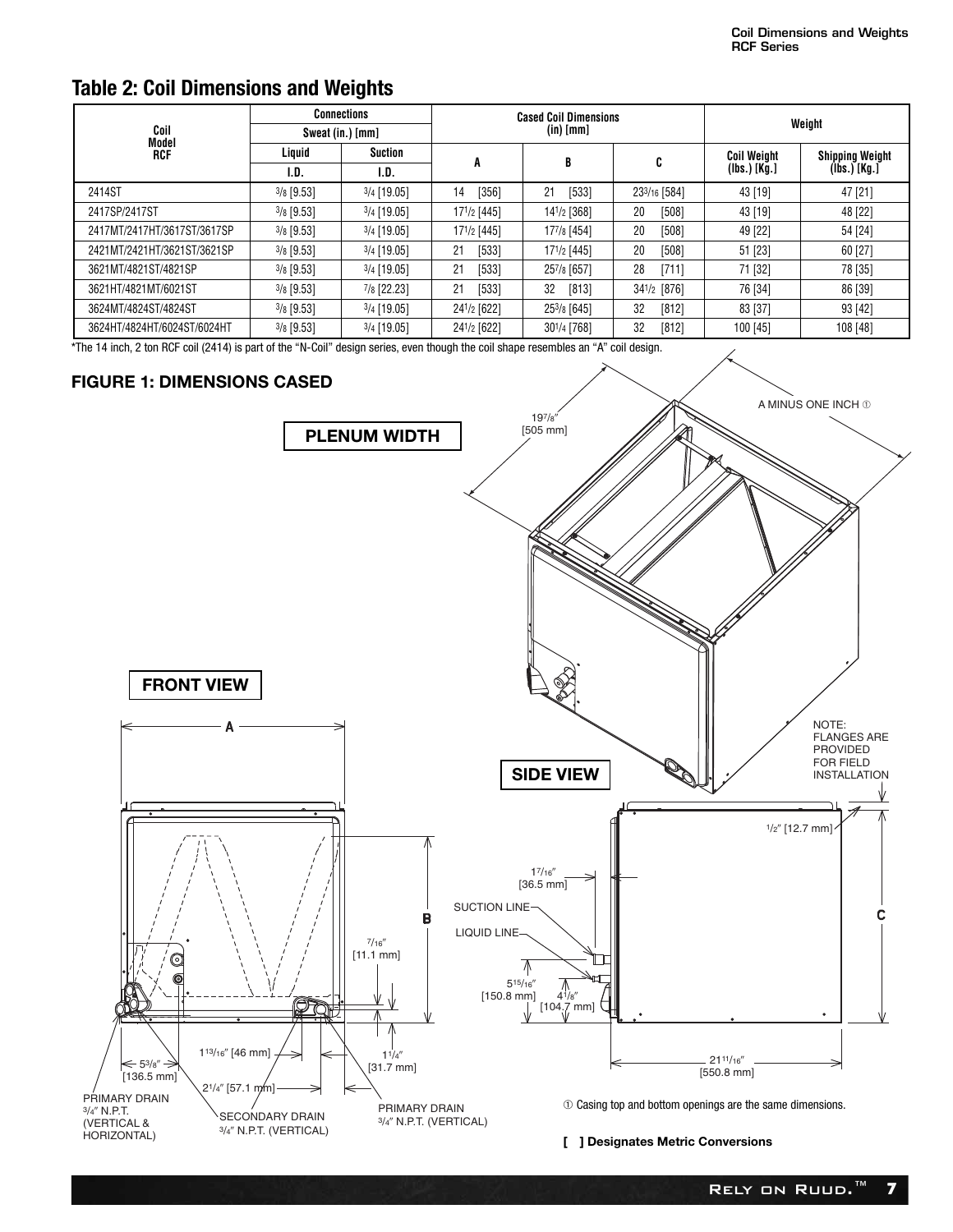### **Table 3: Coil Application**

**Coils can be matched to heating products as listed in table below.**

| <b>Coil Model</b><br>RCF                    | <b>Furnace Width</b><br>(In.) (mm) |               |  |  |  |  |
|---------------------------------------------|------------------------------------|---------------|--|--|--|--|
|                                             | 0il                                | Gas           |  |  |  |  |
| 2414ST<br>2417ST<br>2417HT/2417MT<br>3617ST |                                    | $[356]$<br>14 |  |  |  |  |
| 2417ST<br>2417MT/2417HT/2417SP              | 171/2 [431]                        | 171/2 [444]   |  |  |  |  |
| 3617ST/3617SP                               |                                    | 14<br>$[356]$ |  |  |  |  |
| 2421MT/2421HT<br>3621ST/3621SP              | $[533]$<br>21                      | 21<br>[533]   |  |  |  |  |
| 3621MT/4821ST/4821SP                        |                                    | 171/2 [444]   |  |  |  |  |
| 3624MT/3624HT<br>4824ST/4824HT/4824SP       |                                    | 241/2 [622]   |  |  |  |  |
| 6024ST/6024HT                               | 241/2 [622]                        | 21<br>$[533]$ |  |  |  |  |

### **Accessories**

#### **• PLENUM ADAPTER ACCESSORY RXBA-AE**

This plenum adapter accessory is for use with the 241/2" wide cased indoor cooling and heat pump coils. This allows a 241/2" wide cased coil to be installed on a 28" wide oil furnace. This is a field-installed accessory only.

#### **• RXBA-AC (Upflow/Horizontal)**

These plenum adapter accessories are for use when a cooling coil is matched with a gas furnace of one smaller size.

#### **• HORIZONTAL ADAPTER KIT RXHH (See Figure 2)**

This horizontal adapter kit is used to convert a upflow or downflow coil for a horizontal application. See Table 4 to order the proper horizontal adapter kit.

#### **Table 4: Horizontal Adapter Kit Model No.**

| <b>Coil Model</b>                      | Horizontal Adapter Kit Model No. |
|----------------------------------------|----------------------------------|
| 2414ST                                 | RXHH-A01                         |
| 2417ST                                 | RXHH-A02                         |
| 2417MT/2421MT/3617ST/<br>3621ST/2421HT | RXHH-A03                         |
| 3621MT/3624MT/<br>4821ST/4824ST        | RXHH-A04                         |
| 3624HT/4824HT/<br>6024ST/6024HT        | RXHH-A05                         |
| 3621H/4821M/6021S                      | RXHH-A06                         |

#### **FIGURE 2: HORIZONTAL ADAPTER KIT ILLUSTRATION**





**• INDOOR COIL CASING- RXBC (See Table 5)**

#### **Table 5: Unit Dimensions and Weights- RXBC Indoor Coil Casings**

| Model      | Width            | Height                                | Depth              |                        | <b>Unit Weight</b>        | <b>Supply Air/Return</b><br>Air Openings |                        |
|------------|------------------|---------------------------------------|--------------------|------------------------|---------------------------|------------------------------------------|------------------------|
| Number     |                  | $(in.)$ [mm] $  (in.)$ [mm] $ $       | (in.)<br>[mm]      | Weight<br>(Ibs.) [Kg.] | Ship. Wt.<br>(Ibs.) [Kg.] | Width<br>$(in.)$ [mm]                    | Depth<br>(in.)<br>[mm] |
| RXBC-D14AI | [356]<br>14      | 23 <sup>3</sup> / <sub>16</sub> [589] |                    | [9]<br>19              | 23 [10]                   | [330]<br>13                              |                        |
| RXBC-D17AI | $17^{1/2}$ [445] | [508]<br>20                           |                    | [8]<br>18              | 23 [10]                   | 16 <sup>1</sup> / <sub>2</sub> [419]     |                        |
| RXBC-D21AI | [533]<br>21      | [508]<br>20                           | $21^{5/8}$<br>5491 | [9]<br>20              | 26 [12]                   | [508]<br>20                              | 1931/32<br>[508]       |
| RXBC-D21BI | [533]<br>21      | 28<br>[711]                           |                    | 27 [12]                | 36 [17]                   | [508]<br>20                              |                        |
| RXBC-D24AI | 241/2 [622]      | $32\frac{1}{2}$ [826]                 |                    | 34 [16]                | 44 [20]                   | 231/2 [597]                              |                        |

#### **Table 6: Uncased Coil Adapter Kit**

| <b>Uncased Coil Adapter</b><br><b>Model Number RXBA</b> | Width (in.) [mm]         | <b>Uncased Coil</b><br><b>Model RCFP</b> |
|---------------------------------------------------------|--------------------------|------------------------------------------|
| B14x20                                                  | 13 <sup>1</sup> /8 [333] | -HUxx14                                  |
| B17x20                                                  | 165/8 [422]              | -HUxx17                                  |
| B21x20                                                  | 201/8 [511]              | -HUxx21                                  |
| B24x20                                                  | 235/8 [599]              | -HUxx24                                  |

**[ ] Designates Metric Conversions**

HORIZONTAL ADAPTER KIT (RXHH-)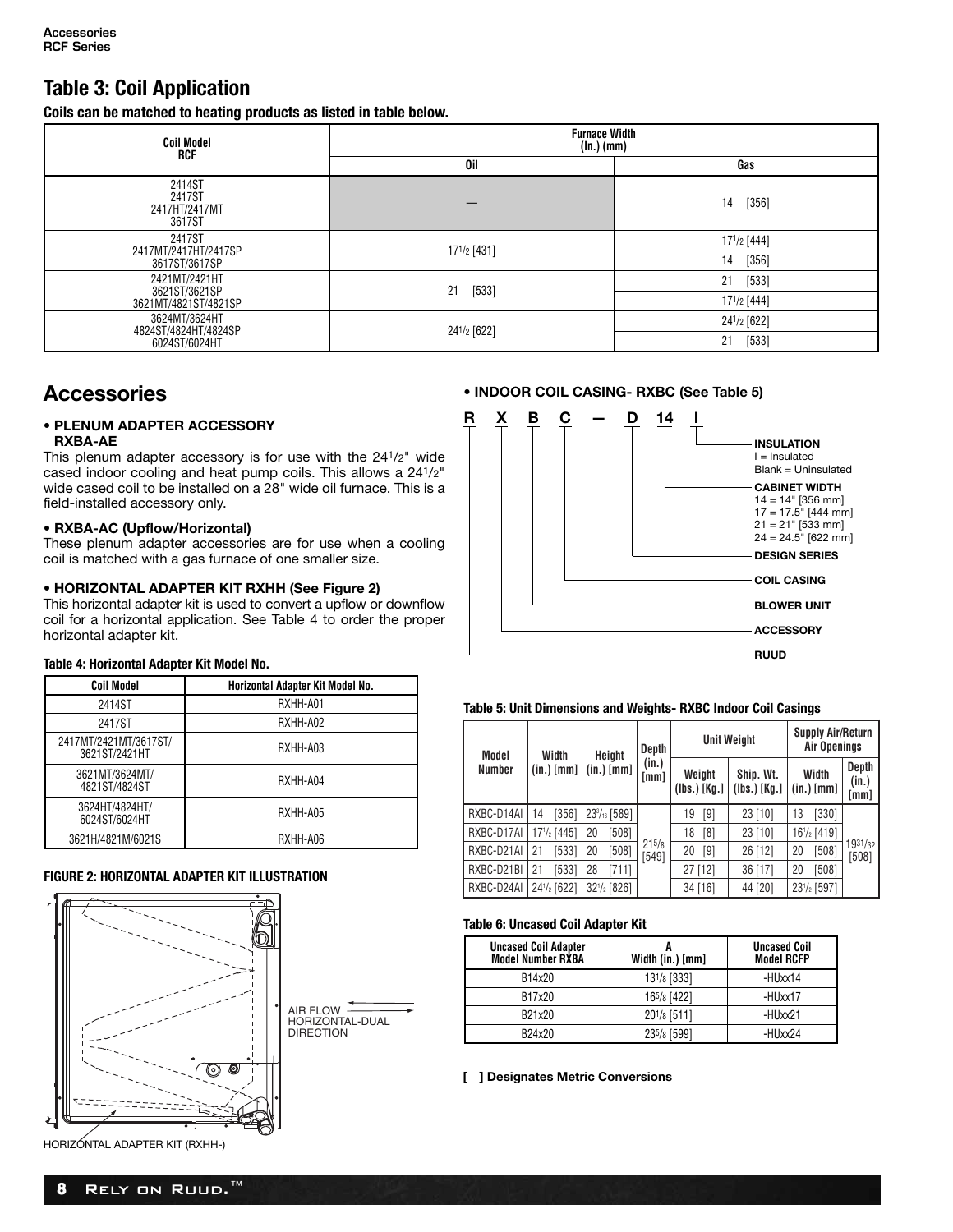### **Accessories (cont.)**

#### **• UNCASED COIL ADAPTER KIT**

#### **RXBA- (See Figure 3 & 4)**

This uncased coil adapter kit is used to adapt the coil to a furnace or ductwork. See Table 6 to order the proper adapter kit. Each kit contains a quantity of 20 adapters.



Note: Sliding the coil into the coil rail before attaching coil rack front.

**[ ] Designates Metric Conversions**

### **R-22 TXV Conversion Kits**

**To be used to convert R410-A coil to operate with R-22**

| <b>FURNACE COIL CROSS REFERENCE CHART</b> |                                                   |                                          |  |  |  |  |  |
|-------------------------------------------|---------------------------------------------------|------------------------------------------|--|--|--|--|--|
| ORIGINAL COIL                             | RECOMMENDED ALUMINUM TUBE REPLACEMENT COIL        | <b>R-22 TXV CONVERSION KIT MODEL NO.</b> |  |  |  |  |  |
| RCFA-**2414                               | RCF2414STAT                                       | RXCT-HBA                                 |  |  |  |  |  |
| RCFA-**2417                               | RCF2417STA                                        | RXCT-HBA                                 |  |  |  |  |  |
| RCFA-**3617                               | RCF3617STA, RCF2417MTA, or RCF2417HTA             | RXCT-HBB                                 |  |  |  |  |  |
| RCFA-**3621                               | RCF3621STA, RCF2417MTA, or RCF2421HTA             | RXCT-HBB                                 |  |  |  |  |  |
| RCFA-**4821                               | RCF4821STA or RCF3621MTA                          | RXCT-HBC                                 |  |  |  |  |  |
| RCFA-**4824                               | RCF4824STA or RCF3624MTA                          | RXCT-HBC                                 |  |  |  |  |  |
| RCFA-**6024                               | RCF6024STA, RCF6024HTA, RCF4824HTA, or RCF3624HTA | RXCT-HBD                                 |  |  |  |  |  |

 $*$  \* = AU, HM, or HU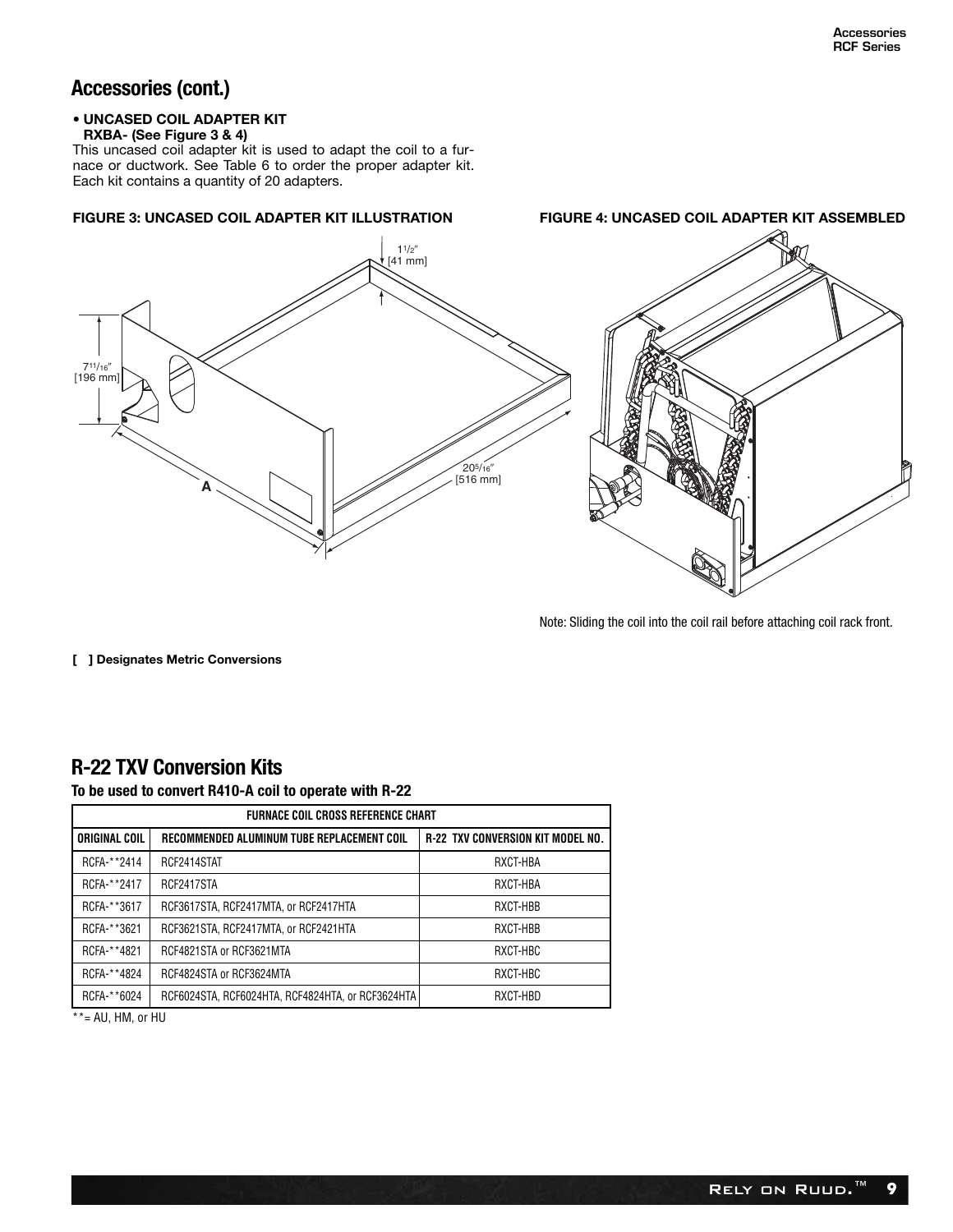**Limited Warranty RCF Series**

# **GENERAL TERMS OF LIMITED WARRANTY\***

Ruud will furnish a replacement for any part of this product which fails in normal use and service within the applicable periods stated, in accordance with the terms of the limited warranty.

\*For complete details of the Limited and Conditional Warranties, including<br>applicable terms and conditions, contact your local contractor or the<br>Manufacturer for a copy of the product warranty certificate.

Parts.......................................................................Five (5) Years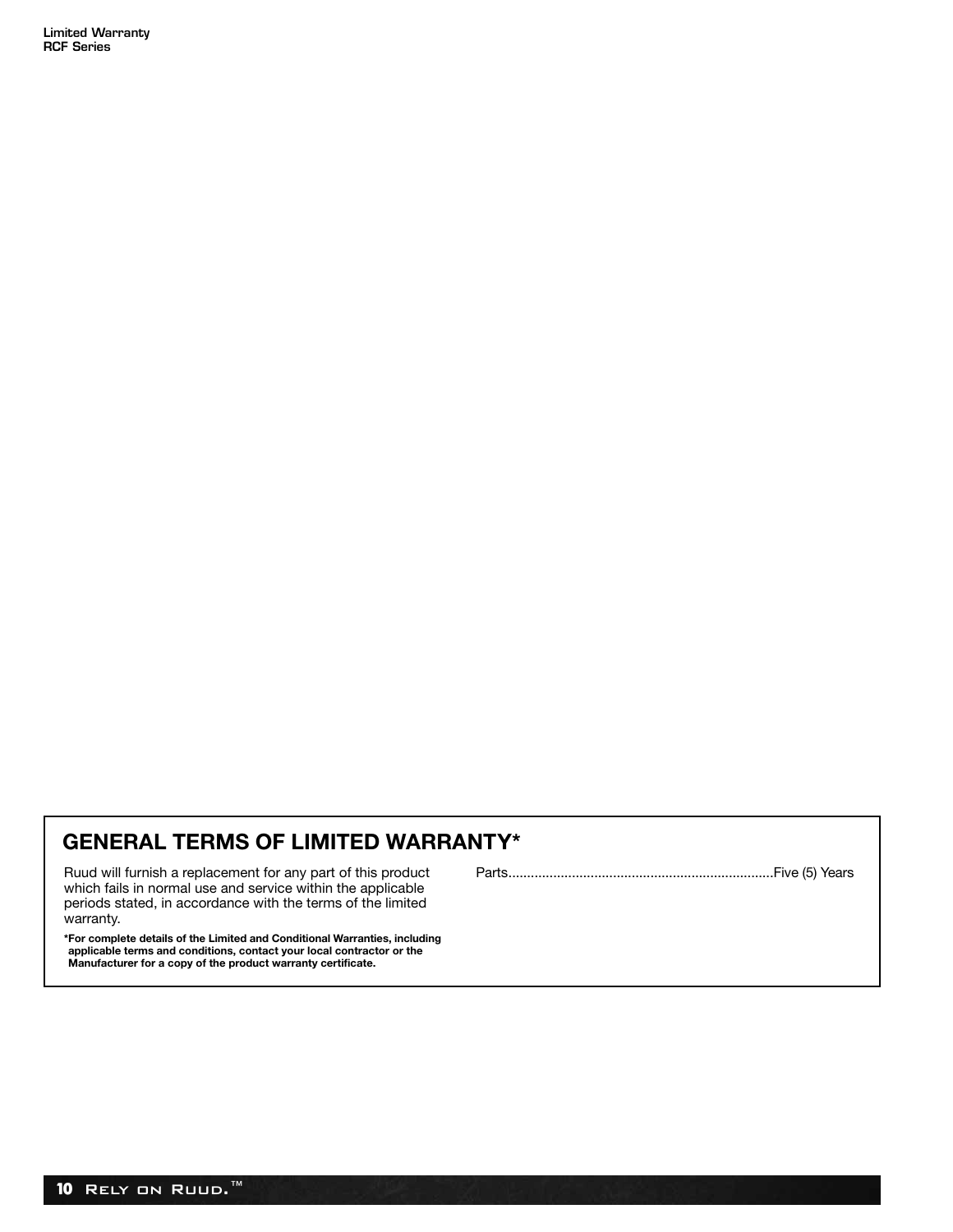Notes<br>RCF Series